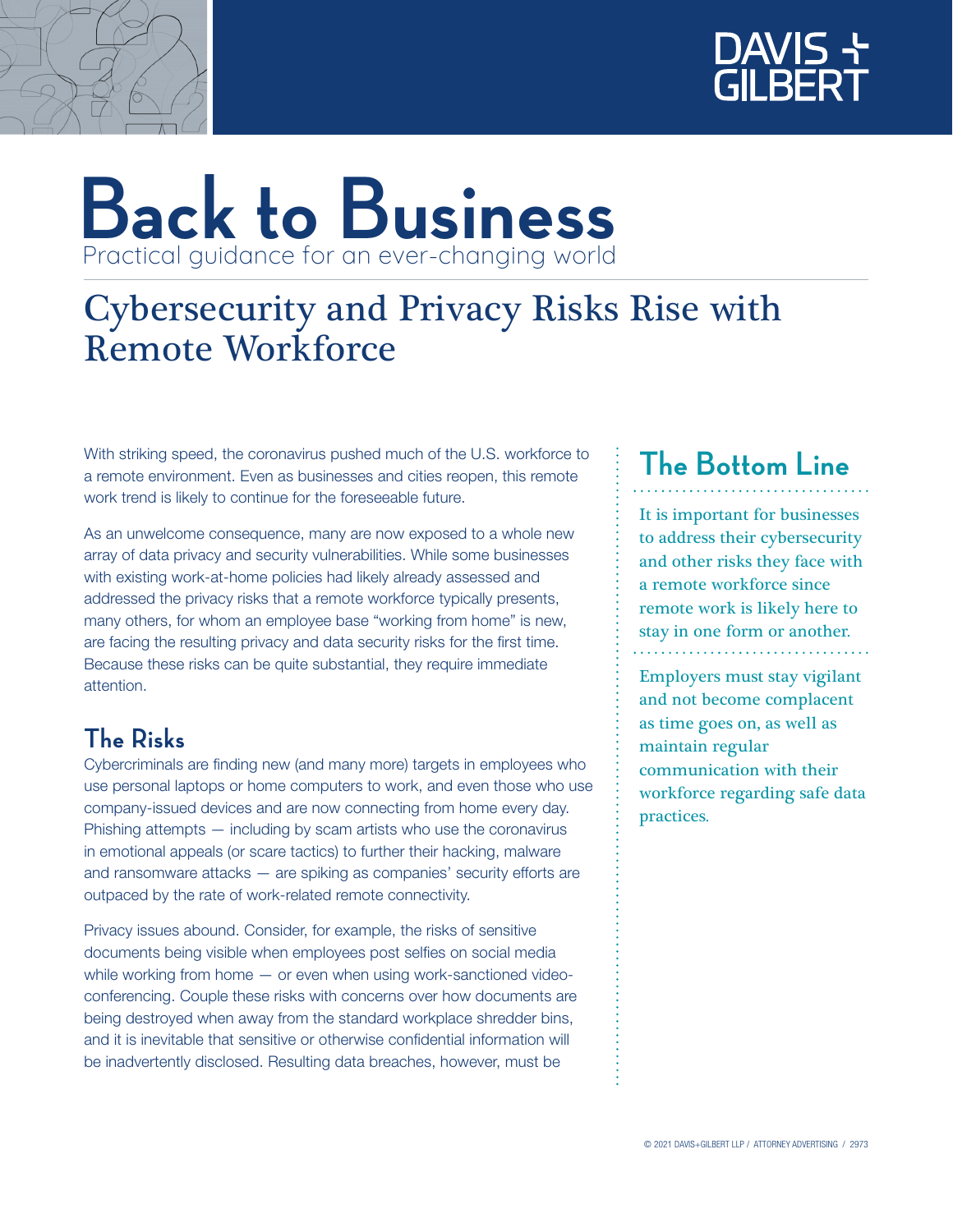assessed, investigated and handled just as they otherwise would have been handled pre-pandemic and pursuant to all applicable data breach notification rules.

#### **Mitigation Strategies**

There are a number of steps employers should consider to mitigate the exposure implicated by these, and similar, risks, including the following:

- >> Clean Desk Policies: Clean desk policies are equally important when working from home in an age when communication via video or other visual means is so prevalent.
- >> Passwords: Employers should remind their employees to create strong passwords, and to change them regularly. To effectively implement this, regularly scheduled prompts should be sent to all employees.
- >> Devices: Employers should help their employees effectively secure their devices, such as by working through a virtual private network (VPN), incorporating multi-factor authentication, using (and regularly updating) an antivirus program and limiting connectivity to other networks. Also, reminders should be given with respect to the installation of software programs on devices used for business purposes.
- >> Emails: Employers should remind their employees to exercise caution when opening emails from external sources and to be wary of suspicious emails, such as requests for personal data (e.g., social security numbers, passwords or account information). Such 'phishing' scams are often how vulnerabilities first enter a corporate network.
- >> Authorized Systems: Even though employees are working from home, they should still only use company-authorized systems and services. These may include the company's email systems (as opposed to personal email accounts) and document management systems.
- >> Policy Review: Finally, employers should review their security practices to ensure continued effectiveness and train and maintain effective IT support to handle the increased pressures posed by a remote workforce.